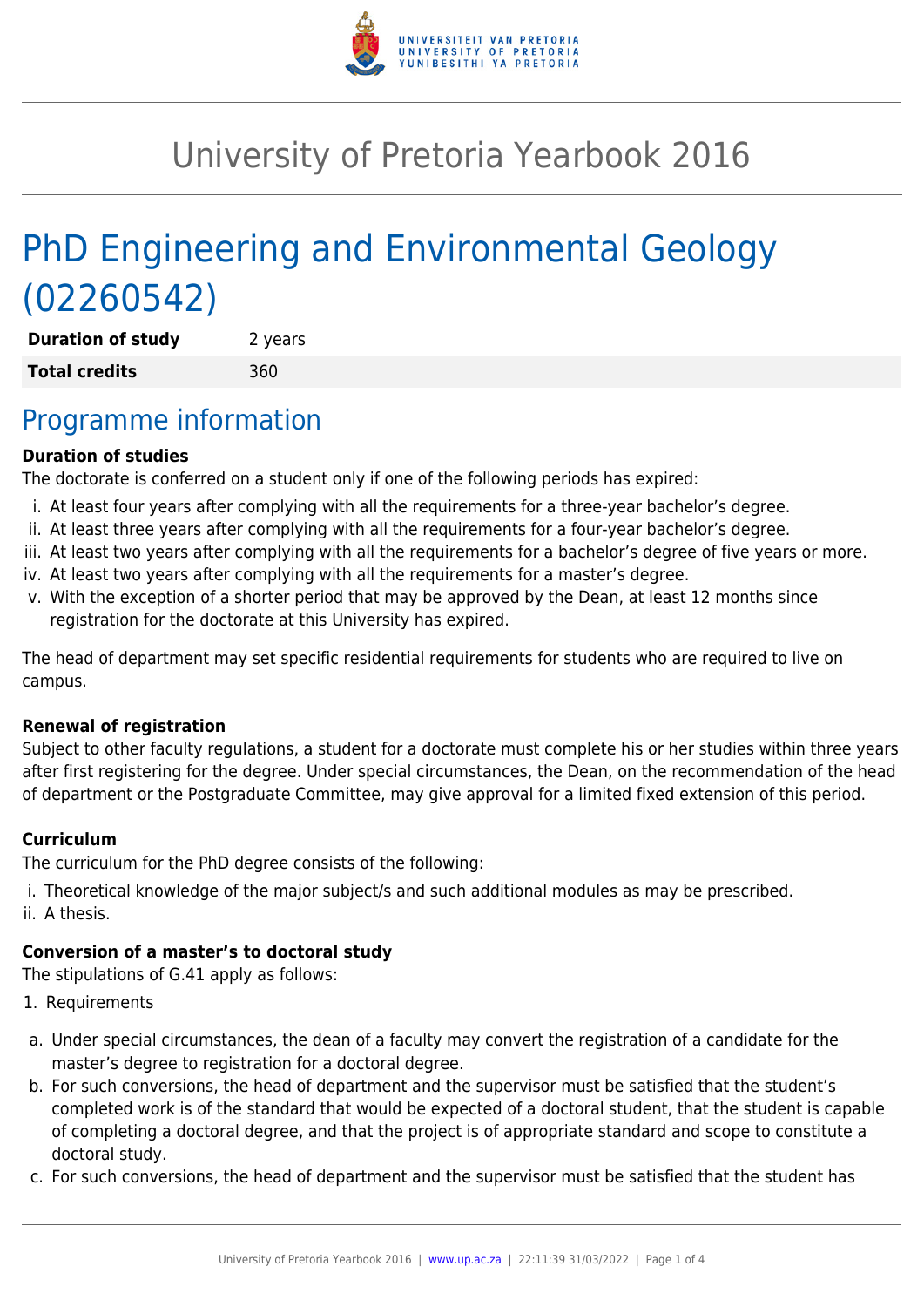

demonstrated that he or she has the potential to fulfil the requirements of a doctoral degree without having completed a master's degree.

- 2. Process
- a. Application for conversion may be submitted at any time during the course of study for the master's degree.
- b. The application for the conversion must include the following documentation:
- i. A detailed progress report by the candidate of the work completed for the master's project. The report must provide proof that the results obtained thus far are of such a standard and scientific significance that they justify conversion to a doctoral project. The report should include details of presentations made at conferences and of material that has been submitted for publication and/or published.
- ii. A detailed proposal for the intended doctoral project, written by the candidate, including the objectives of the project.
- iii. A recommendation by the supervisor with specific comments on the ability of the applicant as a potential doctoral candidate as well as the feasibility of the conversion, especially with regard to the information provided by the candidate in his/her reports (items (i) and (ii)).
- iv. A recommendation by the head of department, if he or she is not the supervisor, in which the ability of the candidate as a potential doctoral candidate is confirmed.
- v. If the dean considers it advisable for the faculty, the candidate may be required to present a seminar to the department in support of the application. In this case, the head of department should include a report on this in his or her recommendation.
- c. The application of the candidate, together with the reports and recommendations, is submitted for consideration to the dean, (who may delegate to the Chairperson of the Faculty Postgraduate Committee) for approval. The decision should be submitted to the Faculty Board for approval.

#### **General**

Candidates are required to familiarise themselves with the General Regulations regarding the maximum duration of study and the requirements to submit an article/s for publication.

# Admission requirements

In addition to the requirements of General Regulations G.1.3 and G.62, an appropriate MSc degree is a prerequisite for admission to PhD studies. Additional requirements and conditions can be specified by the Dean on the recommendation of the head of department and the supervisor.

# Examinations and pass requirements

- i. Consult the General Regulations that apply to the calculation of marks.
- ii. In order to obtain the PhD degree the candidate must:
- pass the examinations and the prescribed modules, as determined in the study programme;
- pass the thesis; and
- pass the final examination on the thesis and general subject knowledge.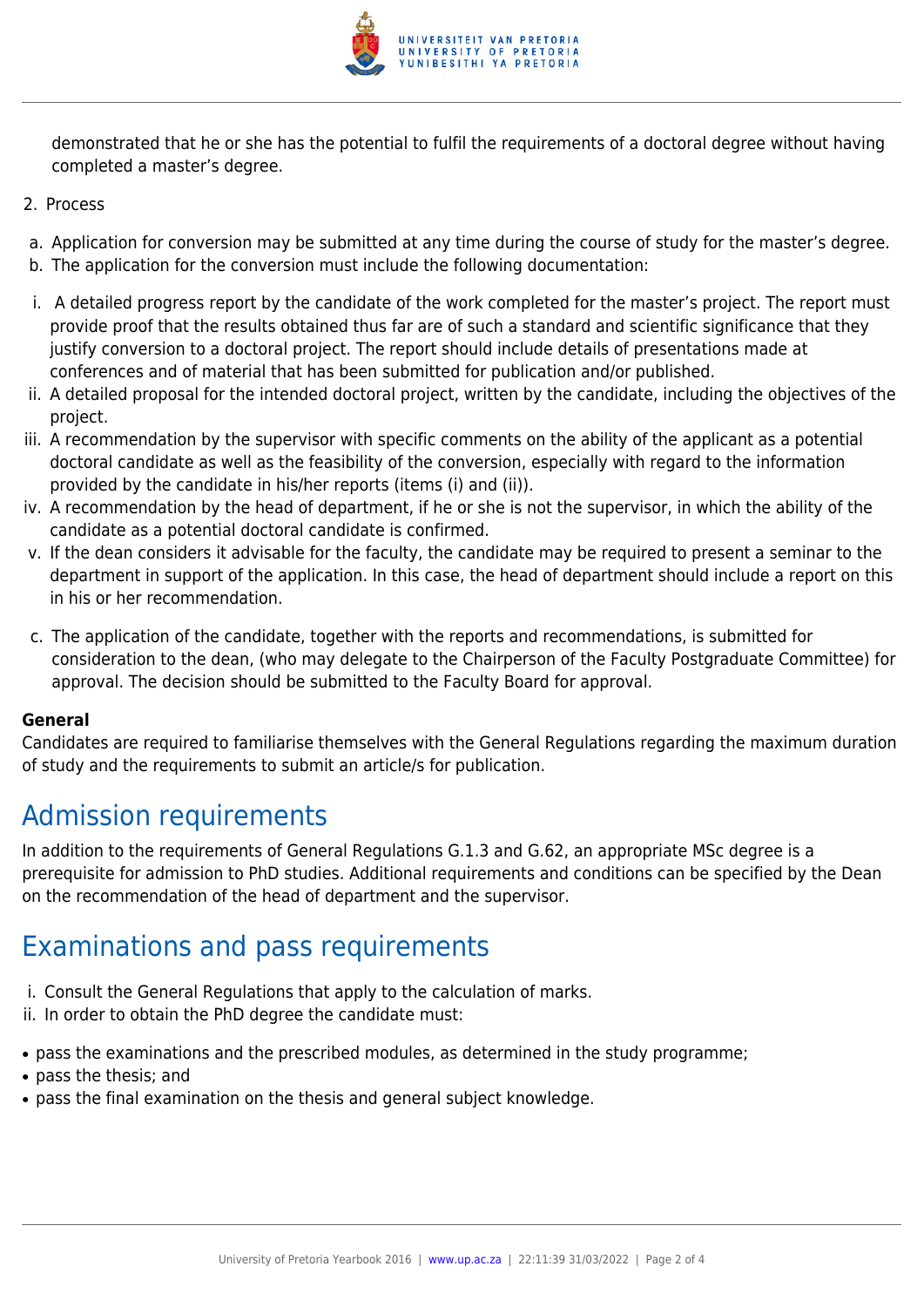

# Curriculum: Year 1

**Minimum credits: 360**

### **Core modules**

### **Thesis: Engineering geology 990 (IGL 990)**

| <b>Module credits</b>         | 360.00            |
|-------------------------------|-------------------|
| <b>Prerequisites</b>          | No prerequisites. |
| <b>Language of tuition</b>    | Both Afr and Eng  |
| <b>Academic organisation</b>  | Geology           |
| <b>Period of presentation</b> | Year              |